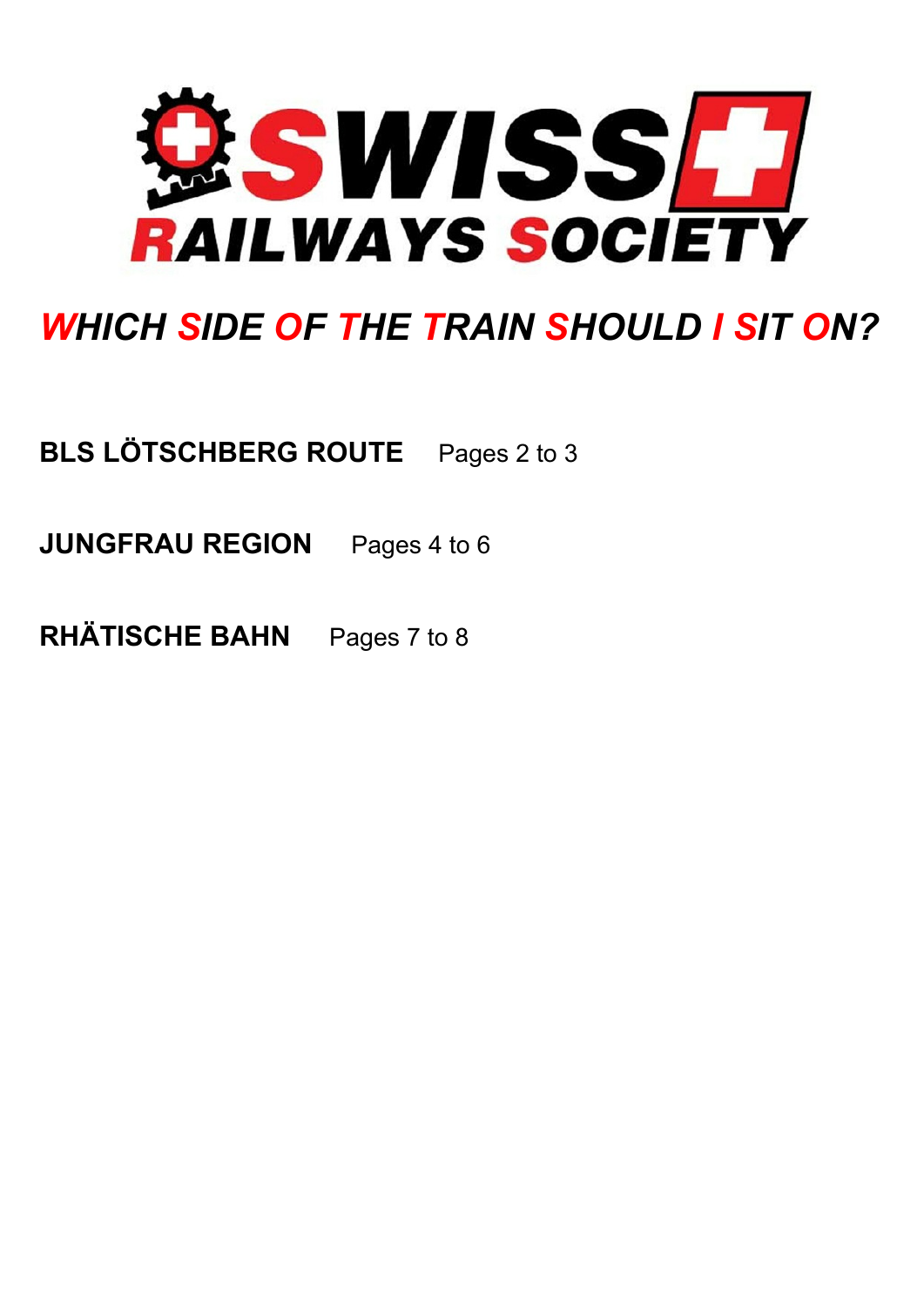# **The BLS line from Spiez to Brig via the original Lötschberg Tunnel.**

As you may already know, since the opening of the Lötschberg Base Tunnel it is now possible to travel between Spiez and Brig in less than 30 minutes. The tunnel starts at Frutigen and exits just before Visp, very quick but obviously completely lacking in scenery.

A far more interesting journey is to join one of the BLS "Lötschberger" units at Spiez and go to Brig via the original tunnel between Kandersteg and Goppenstein. The journey does take about an hour but the scenery on a fine day is spectacular. The "Lötschberger" units have both low floor and higher seating areas in standard class and I hope the following guide may be of some help. Please note that if you change sides of the train too often it may annoy/mystify your fellow passengers. I am assuming you will want to sit in the direction of travel.

#### **Spiez to Reichenbach**

Sit on the right hand side (view of the BLS shed and after the Hondrich Tunnel the River Kander. If you stop at Mülenen Station (this is a request stop) the building itself, on the left hand side, has been renovated and you will see the terminus station of the Niesen funicular on the right).

#### **Reichenbach to Frutigen**

Left hand side (view over the Kiental and then as you approach Frutigen the lines for trains, both passenger and freight, going through the Base Tunnel can be seen).

#### **Frutigen to Blausee Mitholz**

Right hand side (view as you traverse the Frutigen Viaduct and as the valley gets progressively narrower the train turns left through 180 degrees before passing the famous, but now closed, Mitholz Station).

#### **Blausee Mitholz to Felsenburg**

Left hand side (view back along the valley as the railway climbs above Blausee Mitholz Station. The direction of the train changes as the line does a complete curve inside the tunnel)

# **Felsenburg to Kandersteg**

Right hand side (you may be able to glimpse the old Felsenbug Station and as you approach Kandersteg, at about the time the on-train announcement is made, there is a view back down the valley towards Frutigen).

#### **Kandersteg Station to Lötschberg Tunnel**

Left hand side at Kandersteg Station to see the pretty village but on leaving you can see the car terminal on the right and the Sunnbuhl Cable Car just before you enter the Tunnel).

# **Goppenstein to Brig**

Left hand side at Goppenstein to see the car terminal trains but right hand sides upon leaving, (you are now about to experience the wonder of this line as it enters the Lonza River Valley and then clings to the side of the Rhone Valley on its decent to Brig.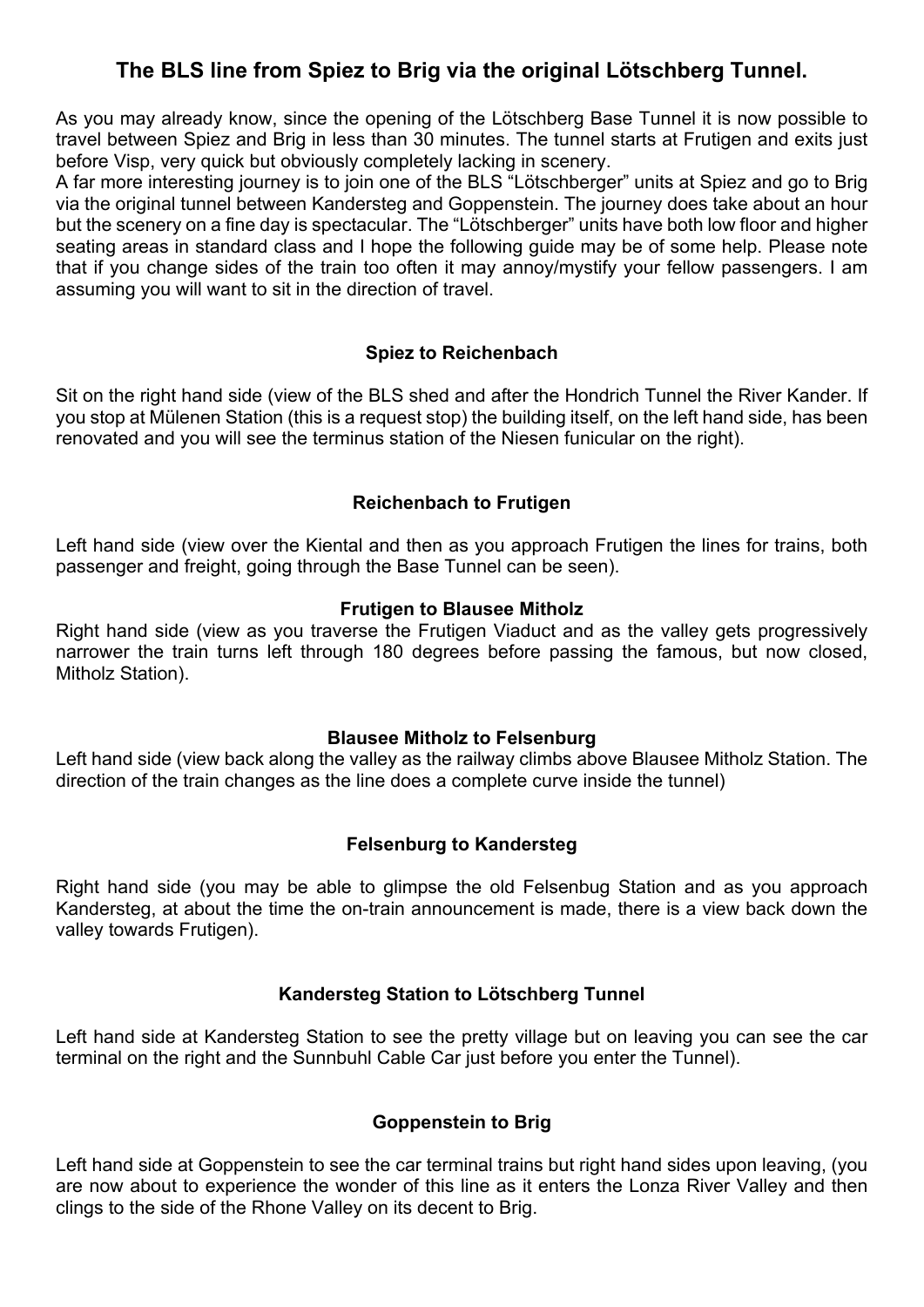#### **The BLS Railway Walks.**

These two walks covering both the North Ramp, Kandersteg-Frutigen, or the South Ramp, Hohtenn-Lalden are usually open from April to October. (If you are alighting at Hohtenn or Lalden the train WILL NOT STOP AUTOMATICALLY unless you press the appropriate button. If you are joining at either of these stations you must press the right button, for your direction of travel, if you want the train to stop and pick you up. The buttons on the station are usually situated near the train timetable.

The walks are well signposted, and leaflets are available at tourist outlets in the area. I would recommend that a good pair of walking shoes are worn and do take suitable clothing. Also, as a precaution, please tell your Hotel/Guest House where you intend to walk. Accidents can happen!

Roger Ellis (Updated February 2015)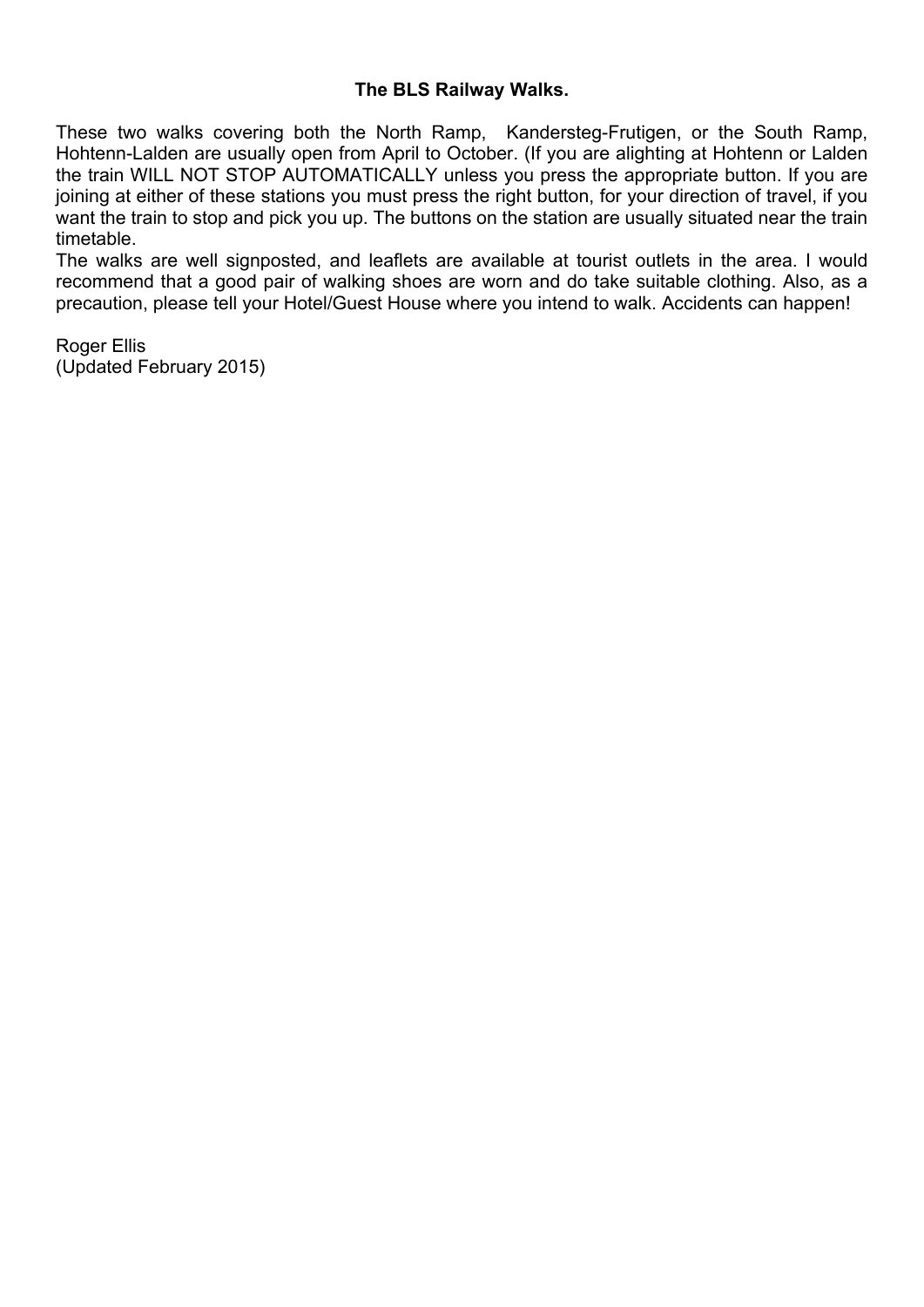# **Which Side To Sit On Trains Around Interlaken and What to See.**

#### **Bern to Interlaken**

Sit on the left hand side – good views of Lake Thun and the far side of the lake as you travel beyond Thun. See the start of the Loetschberg line to Brig on the right hand side as we leave Spiez station.

#### **Spiez to Brig over the old Lötschberg Line**

Sit on the right hand side – initially see the base station of the Niesen funicular and the Kander river. By Frutigen we see the Lötschberg base tunnel on our left as it enters the hillside. We cross the Kander viaduct and see the hydro-electric power station 3 times as the line gains height by 2 spiral tunnels with Blausee Mittleholz station between them. The village of Kandersteg is to the left of the station with the car loading platforms to the right. Beyond the Loetschberg tunnel spectacular views all the way on the decent to Brig as we look down on the Rhone Valley.

#### **Interlaken to Zweilutschien - BOB**

The front section of this Bernese Oberland Bahn (BOB) train will go to Lauterbrunnen, the rear to Grindlewald, the train splits in Zweilutschien. Sit on the right hand side – but look initially to your left to see "Jungfrau Park, formally Mystery Park, Interlaken's amusement park" and the disused military airfield. As the train approaches Wilderswil see the base station of the Schynige Platte Bahn (SPB) opposite the station building. Beyond Wilderswil the line follows the Lutschine River. The BOBs works are at Zweilutschien.

# **Zweilutschien to Lauterbrunnen - BOB**

Sit on the right hand side for views now of the Weisse Lutschine River and the steeply sloped sides of the glacial Lauterbrunnen Valley. There are two rack sections on this line. Just before the last accent to Lauterbrunnen the old Jungfraubahnen power station can be seen through the trees on the left hand side.

# **Zweilutchien to Grindlewald – BOB**

Views from both sides but sit on the right hand side, we now follow the Schwarz Lutschine River to Grindlewald. Look out for the Mannlichen Gondlebahn (GGM) and the Wengernalp Bahn (WAB) as it climbs the 25% grade to Kleine Scheidegg - just before the final rack climb to Grindlewald. There are 3 little stations between Zweilutschinen and Grindlewald, Lutschental, Burglauenen, and Schwendi.

#### **Lauterbrunnen to Kleine Scheidegg Via Wengen - WAB**

Views from both side before Wengen but sit on the right hand side. Firstly we pass the freight yards and works depot of the WAB before the spectacular views of Lauterbrunnen, it's church and the valley as we cross the bridge over the Weisse Lutschine. See the Staubbach and other waterfalls on the right hand (Murren) side of the valley. The WAB has thoughtfully placed a sign showing a camera here and at other photogenic spots. Just past the bridge and on the incline the start of the "old line" to Wengen can be seen, it was mainly dismantled a few years ago. The best views are now on the left hand side as we look down on the valley below; see the cable car going up the valley side to Grutschalp. This used to be a funicular and although most of the track bed has been removed you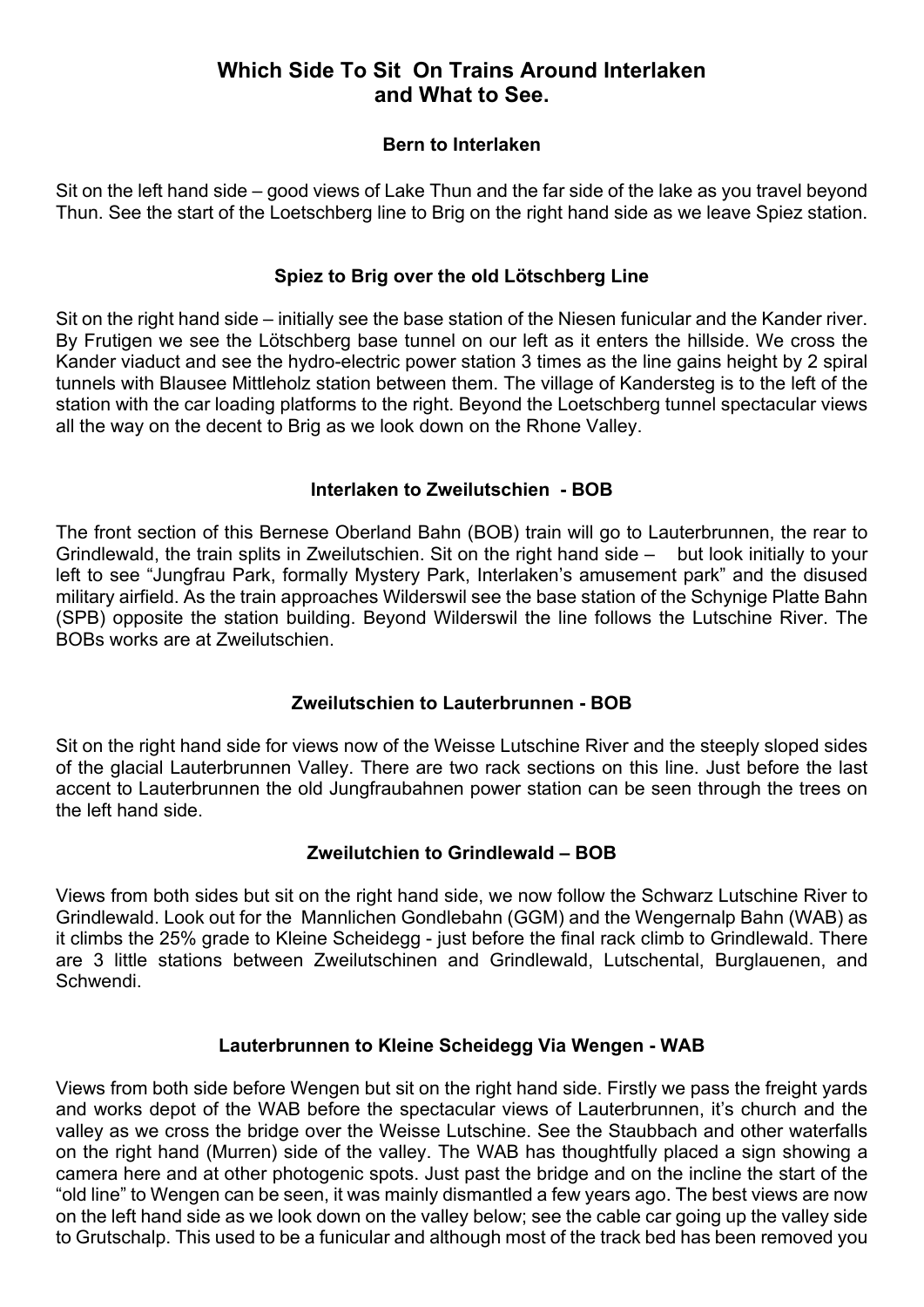can still see the route that the funicular took. The first passing loop on the line is at Rohrfluh and beyond here through various short tunnels and the 180 degree loop tunnel we pass the request halt at Wengwald. Views now from the right hand side down to the valley and the Breithorn Mountain beyond. We pass the end of the "old line" just before Wengen Station, now just a siding. Wengen is the lower terminus of the Mannlichen cable car (LWM) situated just off the main street – see the old base station at the back of the village, it was moved to its new location following winter avalanche damage in 1999. Following the construction of the new passing loop beyond Wengen trains no longer pass in the station.

Above Wengen sit on the right hand side, see the long double track section where trains now pass at speed and then pass through the Allmend Gallery and Allmend Station, (look down on the village and the valley to Interlaken in the distance). Allmend is the upper end of a chairlift (winter only) that comes from Inner Wengen and the finish point of the Lauberhorn Downhill Ski course, the slalom race follows the course of this chairlift. We next pass the old passing loop and water stop at Wasser Station – now no longer used, before coming to Wengernalp. To the right views across the valley see Murren and the revolving restaurant on the top of the Schilthorn. To the left, just before the station is the famous Hundschopf part of the Lauberhorn ski run – you can see the rock even in summer. Beyond Wengernalp the train follows the base of the Jungrau to Kleine Scheidegg – start of the Jungfraubahn (JB) to the Jungfraujoch and the WAB line down to Grindlewald.

#### **Grindlewald to Kleine Scheidegg via Grund**

Sit on the left hand side as our train must first descend to Grund where the WAB works on this side of the line are situated before reversing for the climb to Kleine Scheidegg. The motive power must always be at the lower end to prevent runaways. Trains no longer pass at Grund but on the new long double track section below Brandegg station. See the Weterhorn to the left and views of Mannlichen and the Grindlewald valley to the right. The train now follows the foot of the North face of the Eiger for the rest of the journey to Kleine Scheidegg past the request stop station at Alpiglen and then much of the rest of the trip - including the passing loop is in an avalanche gallery.

#### **Wilderswil to the Schynige Platte (SPB)**

Views from both sides – sit on one side for the ascent and the other for the return journey. There are views across the lakes during the journey but the summit station faces the Mannlichen and the Jungrau. It is a walk to the other side of the plateau to look down on Interlaken and its lakes. The Alpine Garden is a feature of the summit and well worth a look around.

#### **Kleine Scheidegg to Jungfraujoch – JB**

Kleine Scheidegg is a very busy transfer station from the 80cm WAB to the metre gauge JB on the opposite side of the station. The JB is operated on 3 phase a.c, see the split pantographs and double catenary wires (the third phase is through the rails). As the train spend most of it's journey within tunnels there isn't a great deal to see, however, sit on the right hand side for views back of Kleine Scheidegg. The first passing loop is at Eiger Glacier station where the lines works are situated. . The train stops twice within the mountain on ascent only to allow views through the Eiger's north wall (Eiger Nord Wand) and to the east, Eismeer. There are various activities at the summit including the lift to the observation station that is visible from Kleine Scheidegg, summer skiing and an ice palace made within the glacier.

#### **Lauterbrunnen to Murren – BLM**

The first stage of this journey is by cablecar from the base station across the road from the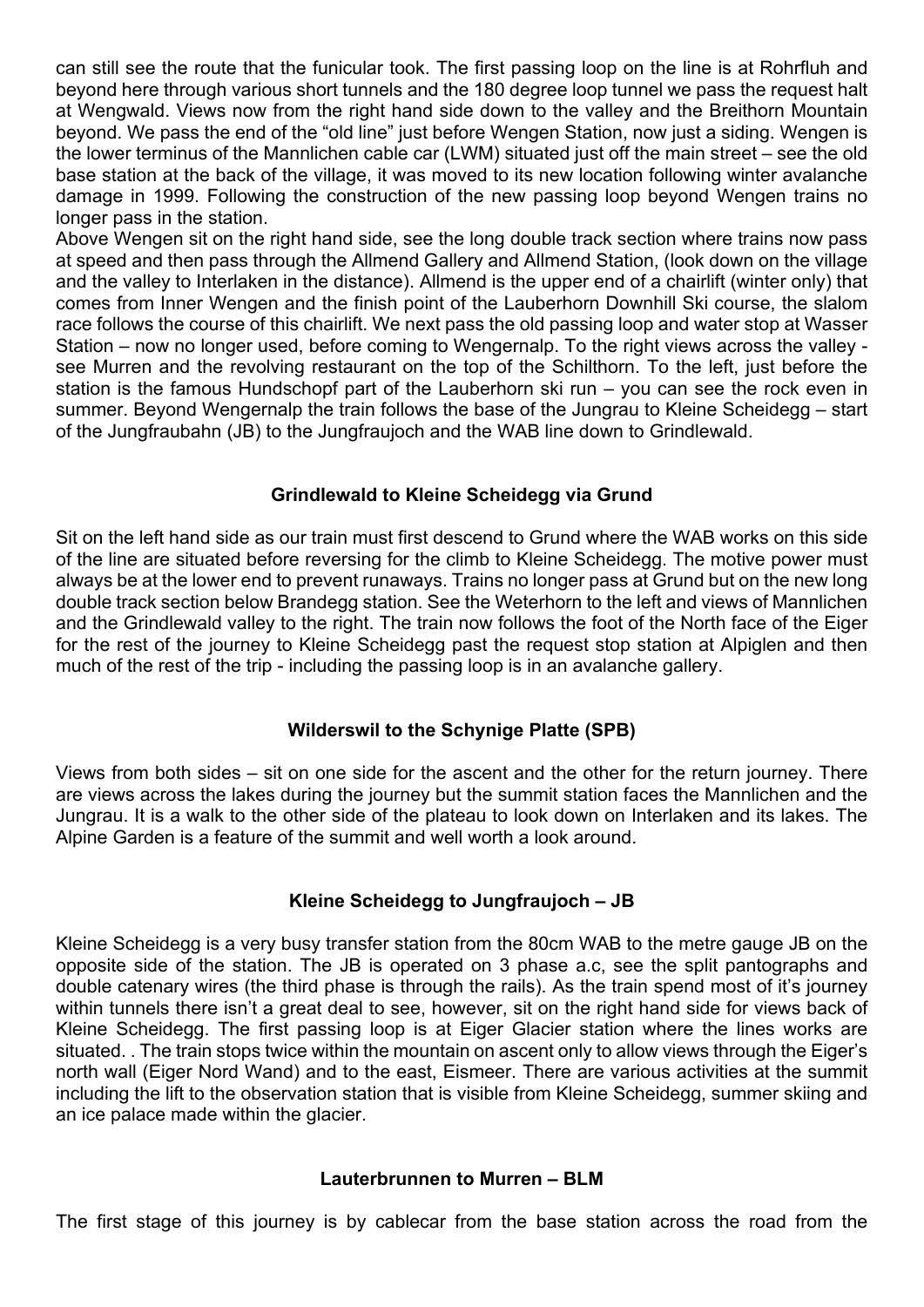BOB/WAB station to the summit at Grutschalp where the change is made to single unit rail cars. This used to be a funicular and although only part of the track has been retained it is obvious where the track used to be. At Grutschalp watch the machinery used to transfer goods from the cable car to the railway. The vintage rail car is also usual stored here.

Sit on the left hand side of the train to see views across the valley to Wengen and the Jungfrau, Monch, Eiger massive from a different prospective. Near to Murren station is a plague to Sir Arnold Lunn who was the English founder of organised Ski racing.

In Murren there is the Allmendhubel funicular (SMA) which goes to a vantage point above the village and the Schilthorn cable car (LSMS). This starts it's journey on the valley floor at Stechelberg (post bus from Lauterbrunnen) and climbs in four sections Gimmelwald, Murren, Birg to the summit of the Schilthorn with it's revolving restaurant which was featured in the James Bond film "On Her Majesty's Secret Service".

A fine level walk from Murren is the journey either back to Grutschalp or to the passing point at Winteregg which follows the railway. There is a good restaurant at Winteregg.

#### **Interlaken to Brienz**

This is the only narrow gauge line owned by the SBB, formally known as the Brunig line, it is now renamed the Zentralbahn. Sit on the right hand side for many views of Lake Brienz. The line continues from Brienz to Meiringen where it reverses to cross the Brunig pass by rack assistance to Lucerne.

# **Brienz to The Rothorn - BRB**

The Brienzer Rothorn Bahn station is situated across the road from the Zentralbahn station. Most trains are steam hauled but there are still occasional diesel services. Views from both sides. Again use one side for the ascent and the other for the return. Many views of Lake Brienz during the journey and from the summit.

Glyn Jones (Updated July 2015)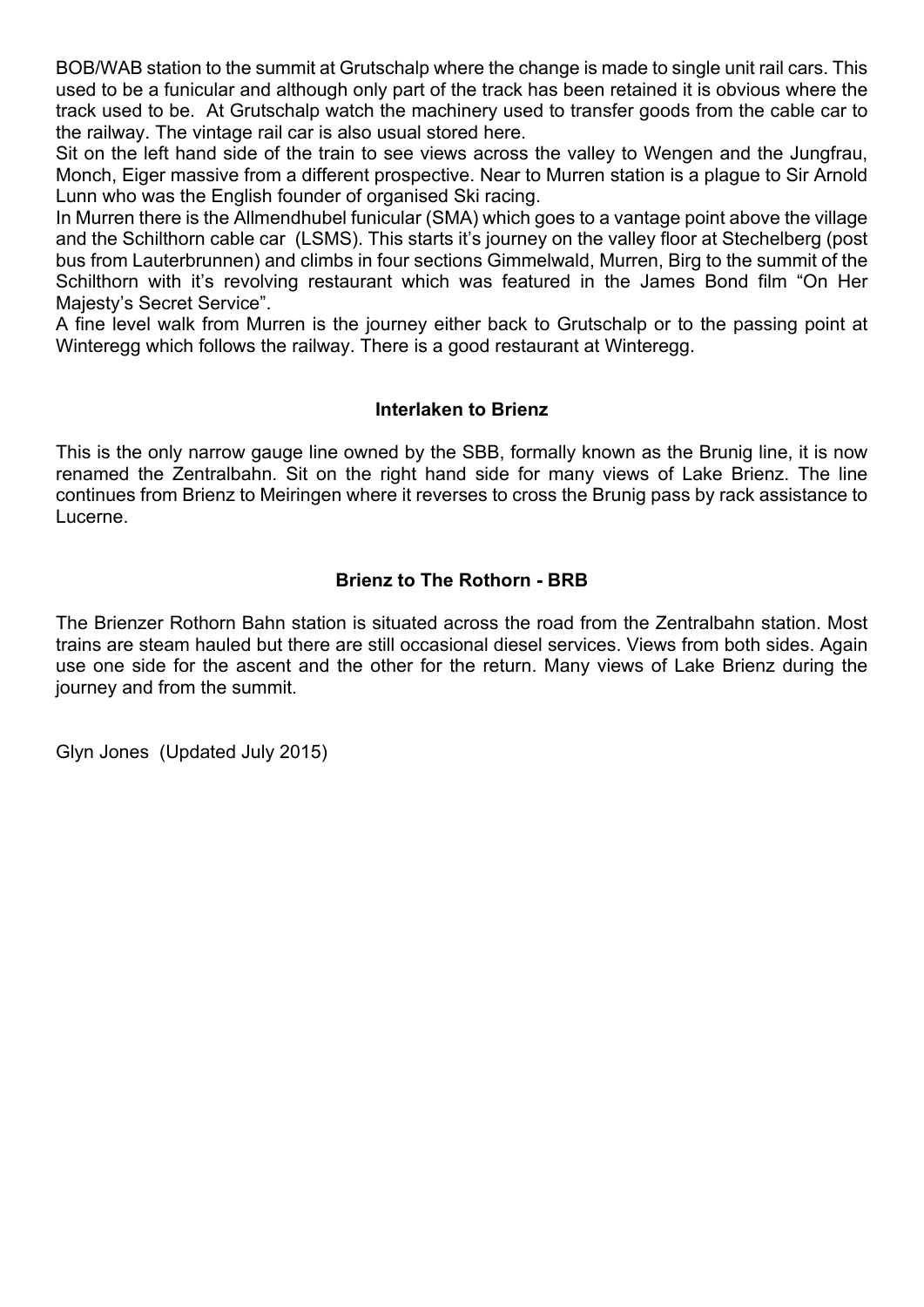# Which Side of the Train to Sit Rhätische Bahn

Some co-operation of fellow passengers and some side changing en route is an advantage.

#### **Chur to Reichenau - Tamins**

Out of Chur the RhB siding are to the right but dual gauge tracks and sidings can be seen on the left from Felsberg to Ems. The approach to Reichenau is best viewed from the right.

#### **Reichenau – Tamins to Thusis**

Staying the right side gives the best views upon leaving Re ichenau but from Rhazuns to observe the Hinterrhein and castles the left is the side to look.

#### **Thusis to St. Moritz**

The better views are to the left exiting Thusis until Solis Station is reached. After this, the Solis Viaduct on the right is a must and this side has all the views including the Landwasser Viaduct as Filisur is passed and Bergün reached. You will inevitably look both sides on the dramatic journey to Preda. But on emerging from the Albula tunnel the right side again, perhaps, has the edge until Samedan. The line from Scoul-Tarasp is on the left as the train swings right into Bever.

*On the left at Preda station you can see the construction site for the new Albula tunnel which is scheduled to open in 2020, there is a similar site at the far end of the tunnel at Spinas.*

#### **Pontresina to Tirano**

Leaving Pontresina the right is the side to sit for views of the Morteratsch glacier, Lago Bianco at Ospizio Bernina and the Palü glacier at Alp Grum. If you do not get off at the latter you will certainly want to look to the left as you leave the station for the fine view, weather permitting, looking down to Lake Poschiavo and beyond. The steep twisting descent to Poschiavo requires one to look first to one side then the other. The short section to Miralago has the best views on the left but as the train descends to Brusio and into Italy the right again provides the most interesting views. *As an aside there is an alternative mode of transport between Pontresina and Le Prese, this is Post*

*Bus route 701 which follows the railway as far as Ospizio Bernina and then again between Poschiavo and Le Prese. Sit on the right hand side of the bus.*

#### **Samedan to Scoul-Tarasp**

The right hand side produces the most rewarding views on the pleasant journey although the Vereina tunnel entrances are to be found on the left hand side near Sagliains.

#### **Filisur to Davos**

On the left a glimpse of the Landwasser Viaduct may be seen through the trees after leaving Filisur and this side is again the best as the train crosses the Weisen viaduct into Weisen station. After Davos Monstein one needs to keep glancing right but the best views are still to the left.

#### **Davos to Klosters to Lanquart**

After Davos Dorf the Davoser See can be seen on the left. The descent to Klosters allows a glimpse of the Vereina tunnel on the right near Cavadürli and views on the left of the line up from Kublis and the possibility of a train in the distance. The Vereina Tunnel line is passed on the right as the train swings in to Klosters Platz station with the Gotschnagrat cable car on the left of the station. The line falls', passing the new road bridge to the Vereina (on the left) and reaches the Prattigau Valley where much realignment has taken place over the last decade or so. The left side provides the best